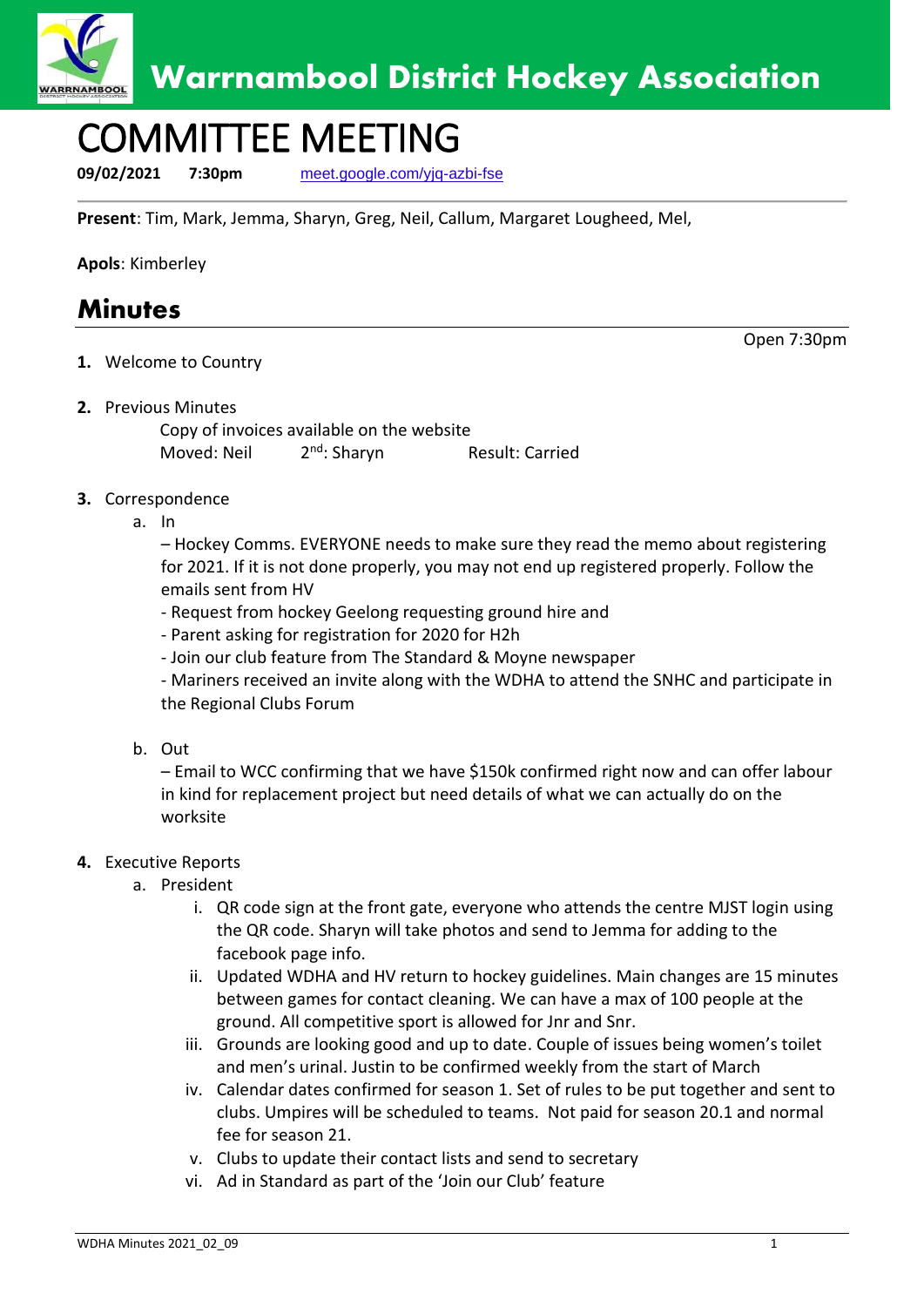

## **Warrnambool District Hockey Association**

- vii. Hockey Geelong men's first team down on 20-21 February. Will do intraclub match on Sunday and before that at 10am, they will ruin a clinic for all members. Sharyn will put info on Facebook to be done to make people aware.
- viii. Request from Tech HC to run BBQ's on a Friday night as a fundraiser as they have other years. Happy to share it with other clubs if they want to on a rotation basis. All agreed that this is fine and if they decide they want to, they clubs can talk to Mel.
	- ix. Reminder of empty roles on committee and all to ask around to see if we can find people to fill in vacant roles:
		- Executive:
			- a. President Sharyn Stevenson (Last year)
			- b. Treasurer Neil Bridge (possible last year)
			- c. Registrar Kimberly Serra (Last year)
			- d. Secretary Mark Bridge
			- e. Junior Coordinator Tim Tutt
			- **f. Senior Coordinator - VACANT**
			- **g. Umpire Coordinator - VACANT**
		- Confirmed Key roles are:
			- a. Child Protection Officer Greg Pickett
			- b. Publicity Jemma Atchison
			- c. Grants Will Rundle
			- d. Facilities Justin Allen
			- **e. Social Coordinator - VACANT**
			- f. School Roadshow Greg & JustinT
			- g. H2H Greg Pickett
			- h. Canteen Tracy Bridge (Last year)
			- **i. Volunteer asker - VACANT**
	- x. HV Education week and coaching clinics advertised on their Facebook page, encourage people to attend them.
	- xi. Umpiring tops are missing, people who have them need to return
- xii. JCC will be in May, need to start looking for members and team entries will be out soon

Moved: Greg  $2<sup>nd</sup>$ : Mel Result:

b. Treasurer – Financial report attached Report read as tabled.

Noticed that no interest has been credited, the bank have advised that no interest is being paid on our money any more, but the bank did not send out confirmation of that.

|  | 2021 team entry fees |
|--|----------------------|
|--|----------------------|

-

|     | 2020 |       | Part 1 |     | Part 2 |       |  |
|-----|------|-------|--------|-----|--------|-------|--|
| Snr |      | 2,000 |        | 500 |        | 1,000 |  |
| U16 |      | 400   |        | 100 |        | 200   |  |
| U14 |      | 200   |        | 50  |        | 100   |  |
| U12 |      | 100   |        | 25  |        | 50    |  |
| . . |      |       |        |     |        |       |  |

Moved that fees for season 2021 be as tabled above, Moved: Neil, and 2<sup>nd</sup> Jemma, Result: CARRIED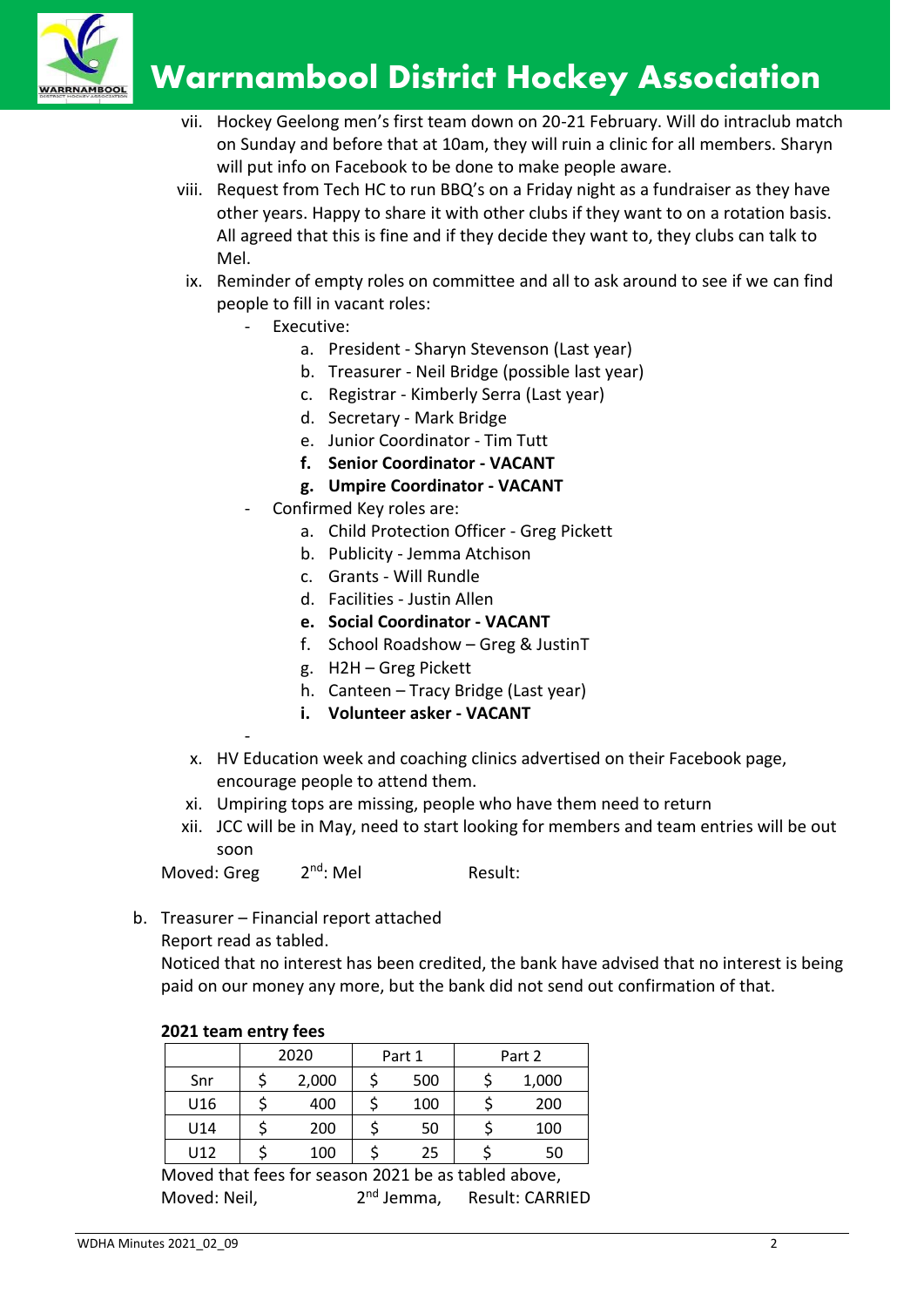

Motion that the Treasurers report be accepted as tabled: Moved: Sharyn 2<sup>nd</sup>: Tim Result: CARRIED

- **5.** General business
	- a. 2021 Calendar Final version attached
		- i. Understand the conflict of some sports still going, but it was agreed that we'd go with 7 a side for now and as numbers increase, we look at the draw and game times.
	- b. School Roadshows
		- 5 days booked in from  $22^{nd} 26^{th}$  February
			- $\circ$  22<sup>nd</sup> East Warrnambool all grade 1 & 2
			- $\circ$  23<sup>rd</sup> Kings College Grades 2, 3, 4
			- $\circ$  24<sup>th</sup> St Josephs Warrnambool Grade 4
			- $\circ$  25<sup>th</sup> St Patricks Koroit Whole School
			- $\circ$  26<sup>th</sup> Allansford Whole School
		- Justin is also going to help Portland with their roadshows
	- c. H2H program
		- Greg is nominated coordinator

- Sessions will not be held during April school holidays starting 6<sup>th</sup> March and through to 8<sup>th</sup> May

H2H dates are: 6, 13, 20, 27 March, 17, 24 April, 1, 8 May U12 season starts 15<sup>th</sup> May

### d. 2021 Canteen Survey

Survey will be sent out to all 2020 registered members asking what they would like to see in the canteen in terms of hot, cold and fresh. Also asking about EFT use.

- e. Sharyn
	- i. Game length to be same as 2020 season
	- ii. Need 15 minutes between games where coaches and manages will need to be cleaned down
	- iii. Use of face masks on the field should NOT be shared. For season 20.1 no short corners, during season 21 each player is to have their own.
	- iv. Games across field with normal Hockey 7's rules. We will play no short corners in 21.1, long corners only.
- f. Greg
	- i. Playing across the ground, we need to be mindful of safety to protect spectators. We need to have the net put up. Sharyn to have a chat with Dan and see if he may know someone who can help.
- g. Tim
	- i. Is all in Wednesday training is still worth continuing? It will continue for now, for those who cannot make other nights, we can maybe chat about it at the next meeting.